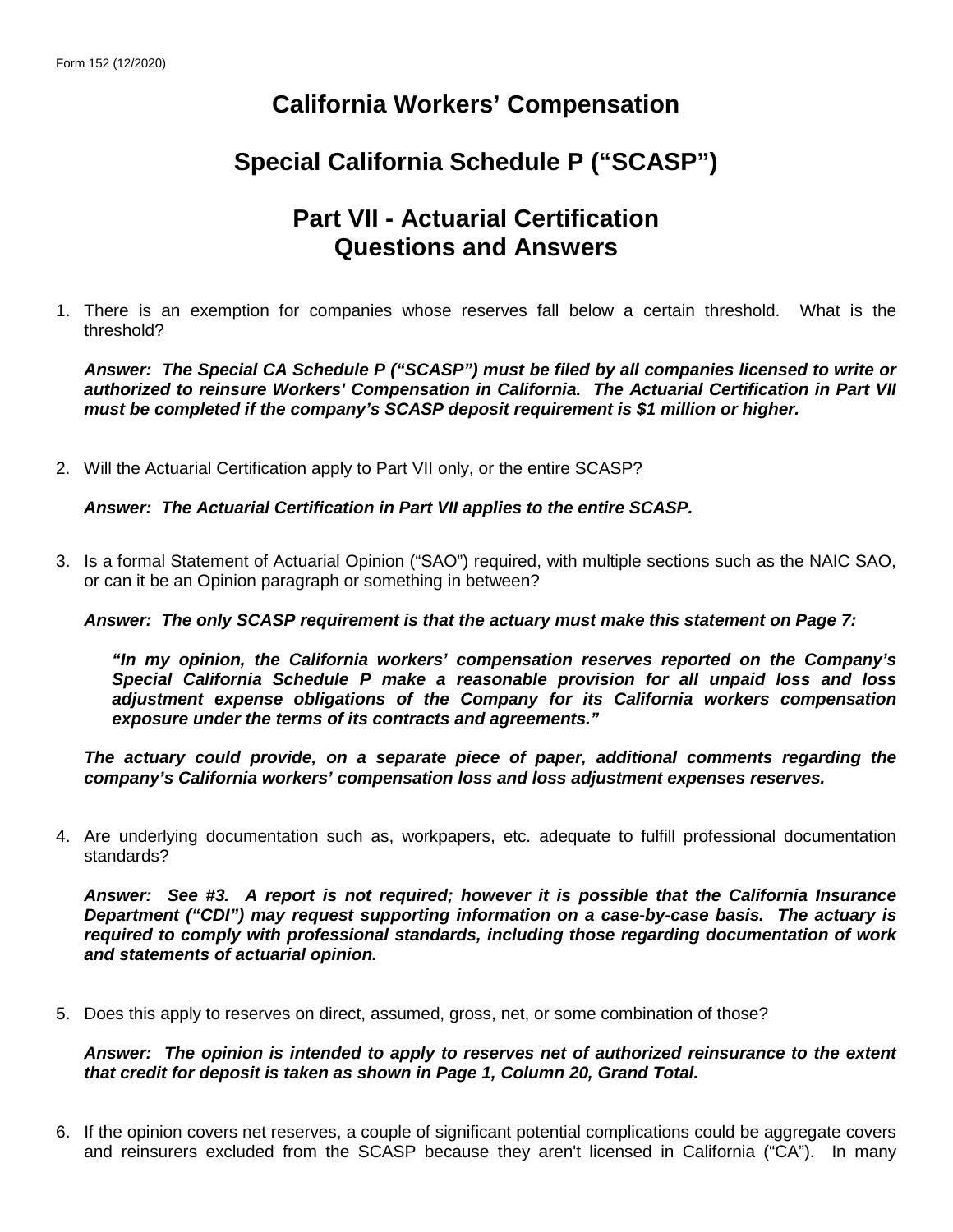companies, the reinsurance allocation process is so accounting-driven and complex that there is no way an actuary could assess it. With respect to the underlying date, in some companies, it may prove to be logistically infeasible for the actuary to be sure that the SCASP data is the same as the corresponding CA values in the Annual Statement Page 14. How should these situations be handled?

*Answer: The CDI understands that in some situations it may be infeasible to provide the ceded*  loss and LAE reserves as shown in Page 1, Column 19. For these situations, it would be sufficient *for the actuary to opine on the reasonableness of the direct and assumed loss and LAE reserves as shown in Page 1, Column 18, Grand Total, and that the ceded loss and LAE reserves as shown in Page 1, Column 19 are derived through a reasonable allocation process.*

7. The actuarial certification includes information regarding the consulting firm he/she is associated with. Is it the implication that the company is required to engage an outside actuary to render this opinion or can the company's appointed actuary, who may also be an officer of the company, render this opinion?

*Answer: It is not a requirement that the actuary rendering this opinion be from outside the company. The company's appointed actuary, who may also be an officer of the company, may render this opinion and provide his or her information on that page.*

8. Have you considered if the signing of the one-sentence opinion leaves an actuary technically noncompliant with the requirements of ASOP 36? For example, ASOP 36 Section 4.6 provides a list of items a) thru j) that should be disclosed in the statement of actuarial opinion if they apply.

#### *Answer: See #3.*

9. Who is qualified to sign the actuarial certification? Can anyone who meets the requirements of a qualified actuary for P&C loss reserve opinions in California sign the actuarial certification?

#### *Answer: Yes. The requirements stated in the Actuarial Opinion Instructions, which are also found in the Annual Statement Instructions, apply.*

10. In the case where a life insurance company is required to file the SCASP because of Workers' compensation carve-out business, can a life actuary sign the actuarial certification?

#### *Answer: No, a life actuary is not qualified to sign the actuarial certification on the SCASP. A property-casualty actuary must sign the certification.*

11. In the case of #10, can the signer be either the appointed actuary or a company employee?

#### *Answer: The Appointed Actuary must sign, unless the opinion is signed by a qualified actuary as specified in the Property-Casualty Actuarial Opinion Instructions.*

12. What should the actuary do with the form if the opinion is something other than "reasonable"?

*Answer: If the actuary believes that it is inappropriate to render a "reasonable" opinion, he or she should provide the type of opinion that is appropriate. He or she should also be prepared to answer questions from representatives of the CDI. CDI requires that each company transacting*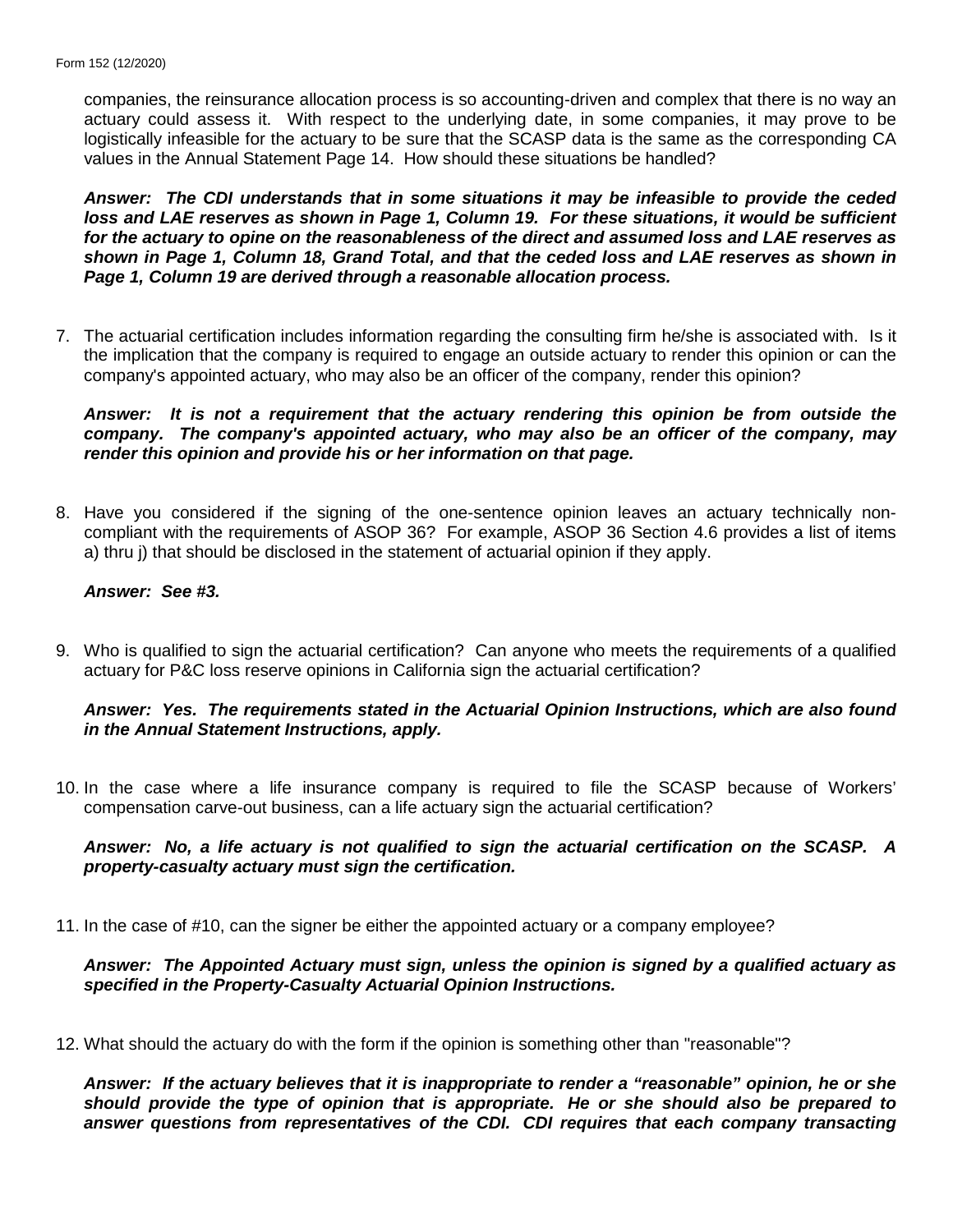#### *workers' compensation insurance in California maintains deposits sufficient to cover reserves that meet the "reasonable" standard.*

13. With respect to ceded reinsurance, actuaries typically would not know if the reinsurer has established a deposit sufficient to cover the ceded reserves. Is it okay for the actuary to assume that the reinsurers have established sufficient deposits for purposes of opining on the reasonableness of net loss reserves?

#### *Answer: Yes, CDI will review the filed SCASP and verify that the deposits held by the assuming reinsurers are sufficient. If the deposit is deficient, a notice will be sent to the deficient company.*

14. Are reserves for USL&H exposures intended to be within the scope of the actuarial certification?

#### *Answer: Yes, companies that write USL&H fund its deposit and report this business on the SCASP.*

15. Does CDI allow discounting the reserves for unpaid losses on California workers' compensation exposures?

*Answer: It is important to note that it is not permissible to record reserves for unpaid losses on California workers' compensation exposures on a discounted basis in the Annual Statements filed with the CDI. It is permissible, however, for a company to discount its entire California workers' compensation reserve for the purpose of determining the amount of the required deposit. The rate used for this discounting is specified in the California Insurance Code Section 11693.*

*Companies that wish to discount to determine the present value of the workers' compensation deposit is required to file its discounted SCASP through OASIS and submit the payout pattern used for discounting to [FADWC@insurance.ca.gov.](mailto:FADWC@insurance.ca.gov) Please follow filing instructions provided in the Instructions page of the SCASP and Part VI, #4 of the SCASP.*

16. Discount information is required to be supported actuarially. Would the actuary signing the actuarial certification be responsible for the discount documentation?

*Answer: Yes, CDI requires actuarial support for the payment pattern used for discounting. The actuary who provides the opinion on the reasonableness of the reserves is the one who is responsible for the discount documentation.*

17. Considering the response to Question 5, should the phrase "as shown in Page 1, column 20, Grand Total" be added to the Actuarial Certification paragraph? The answer to Question 6 allows certification for Page 1, column 18. Depending on the insurer situation the actuary will be opining on column 16a + 17a, 18, or 20. Additional language by the opining actuary is needed or space on the form for the actuary to specify what the opinion is covering.

*Answer: The actuary should specify which reserves he or she is opining on. This would normally be the reserves found in Column 20. In the special circumstance covered by Questions 6 and 18, it may be permissible to opine on either Column 18 or the sum of Columns 16a and 17a. In these cases, the actuary is still required to comment on the reasonableness of the allocation of ceded and/or assumed reinsurance, as the case may be. Consistent with this form's instructions for data entry, these and other additional comments may be placed on a separate sheet or sheets and attached to the back of the completed forms.*